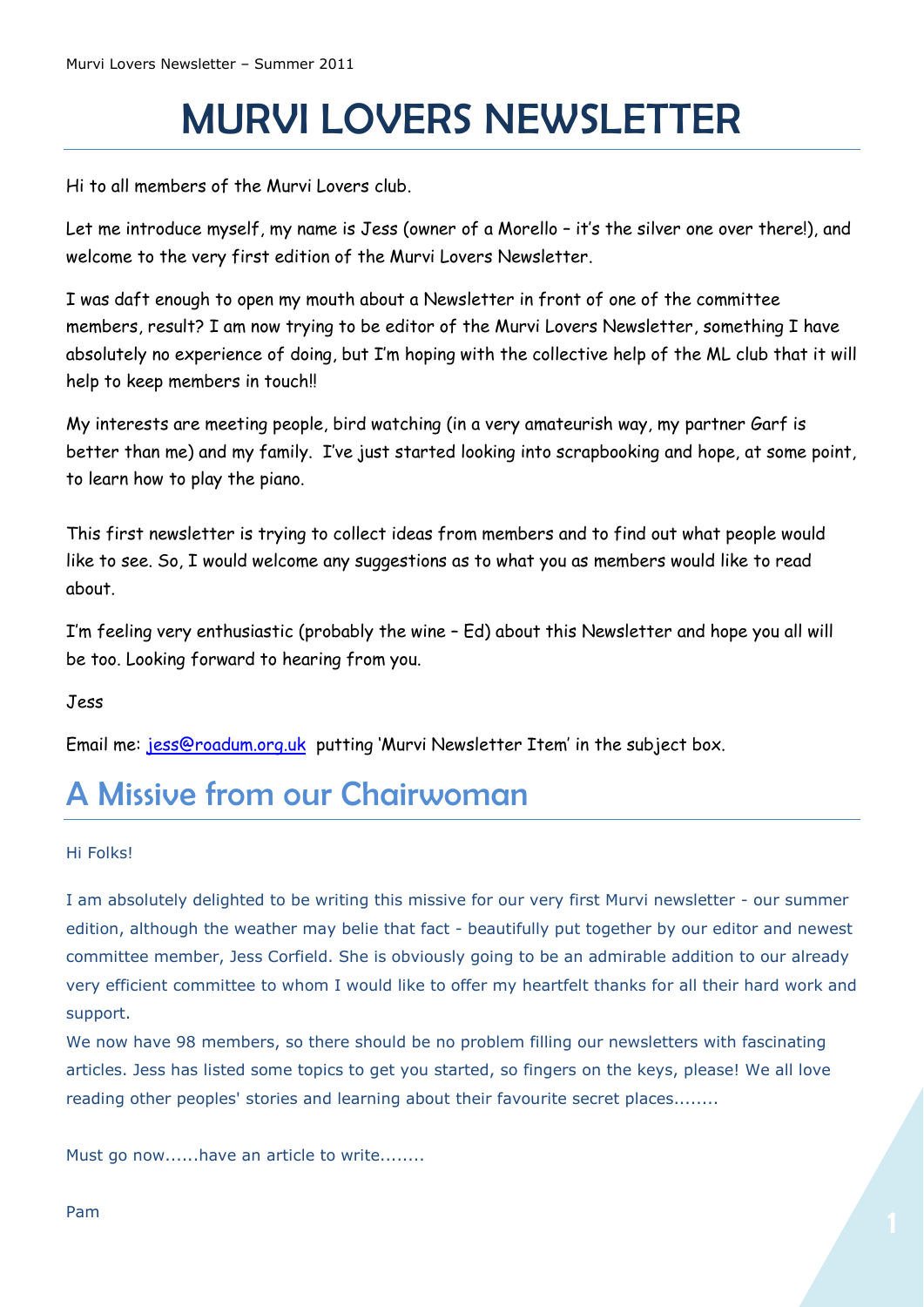## Naming the Newsletter

First task, and most important is to decide on a name for the Newsletter.

A few suggestions so far have been:

*The Punchbowl* - [MHF Post](http://www.motorhomefacts.com/ftopicp-856301.html#856301)

*Not the IH Newsletter* – perhaps a little controversial

#### *The Murvi Lovers Newsletter*

Maybe you could send in your suggestions and we can take a vote, or pull one out of the hat?

Email me: [jess@roadum.org.uk](mailto:jess@roadum.org.uk) 'Murvi Newsletter' in the subject please.

Also, if people have any thoughts on the how many times a year the newsletter should be published. Maybe, just each quarter, or every couple of months. I'm sure there will be emails and discussions at our next meet at Cheshire. So, if you have any thoughts just drop them in an email to [jess@roadum.org.uk.](mailto:jess@roadum.org.uk)

## Newsletter Ideas

Here are just a few ideas that with **your** help could be part of the Newsletter

Favourite camp sites – home and abroad.

Favourite walks – short and long, home and abroad.

Places to visit.

Member's travels and adventures.

Pastimes/hobbies – short piece + photos written by members about their hobbies and/or pastimes e.g. Walking, kite flying, bird watching etc.

Member's tips – space saving or an 'addition' that you are proud of.

Rally news – photos and 'tell' all from rallies.

Rally info – upcoming rallies.

New members – introducing new members.

Places and towns with good motorhome parking facilities.

So please, please contribute anything you can through email to [jess@roadum.org.uk](mailto:jess@roadum.org.uk)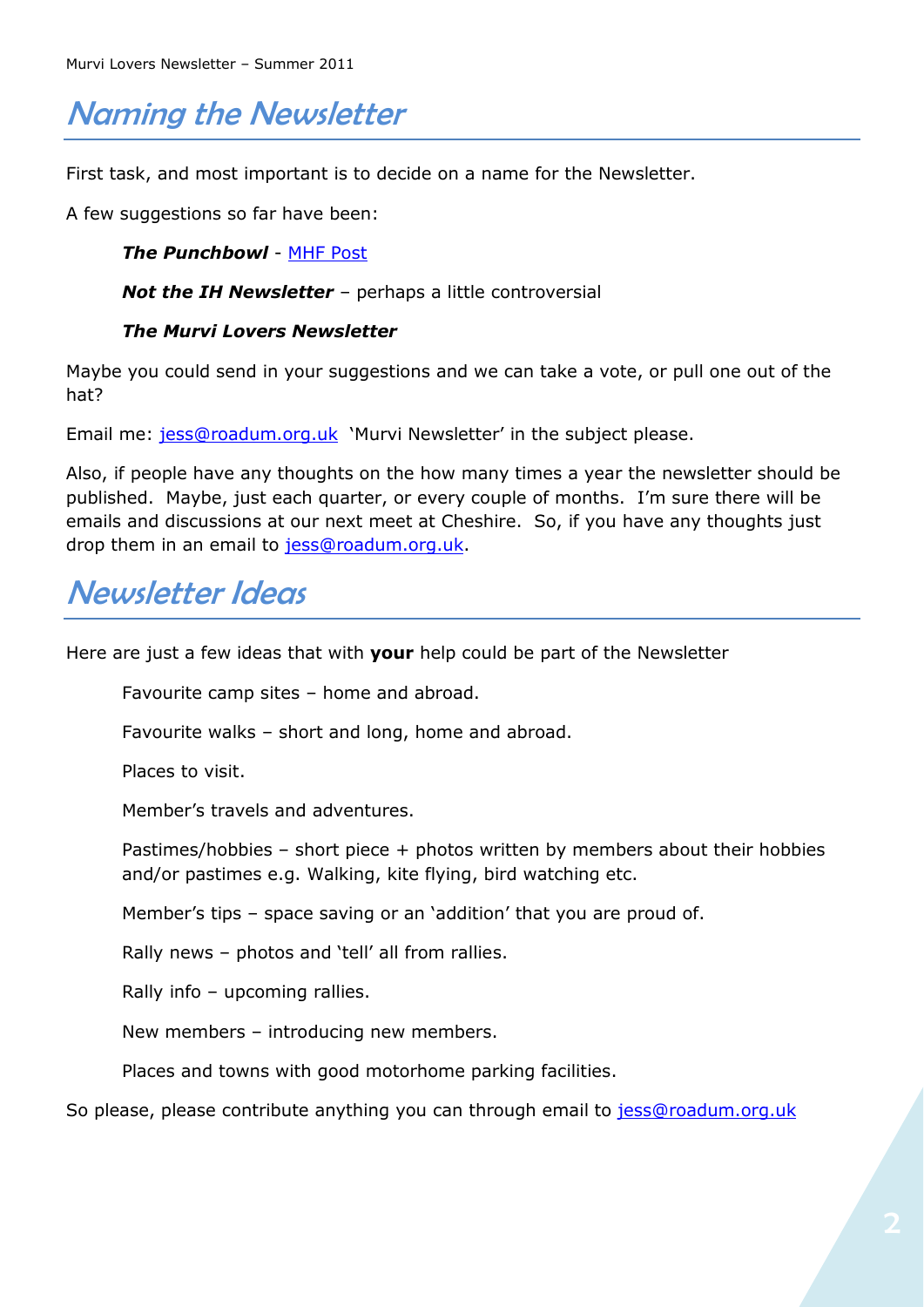## 'The view from my sofa - Peterborough'

As I look out from my Murvi sofa I see a gathering of Murvis all (well nearly) facing the Big Top (or in this case the gazebo) the main arena for our Saturday night rally faith supper at the Peterborough Show.



A long time ago now, but what a fantastic weekend it was meeting up with new found friends and fellow Murvi owners.



*(I've just aqquired a new collage maker!!! ....Jess)* Thanks to Leigh Darnton for providing the photos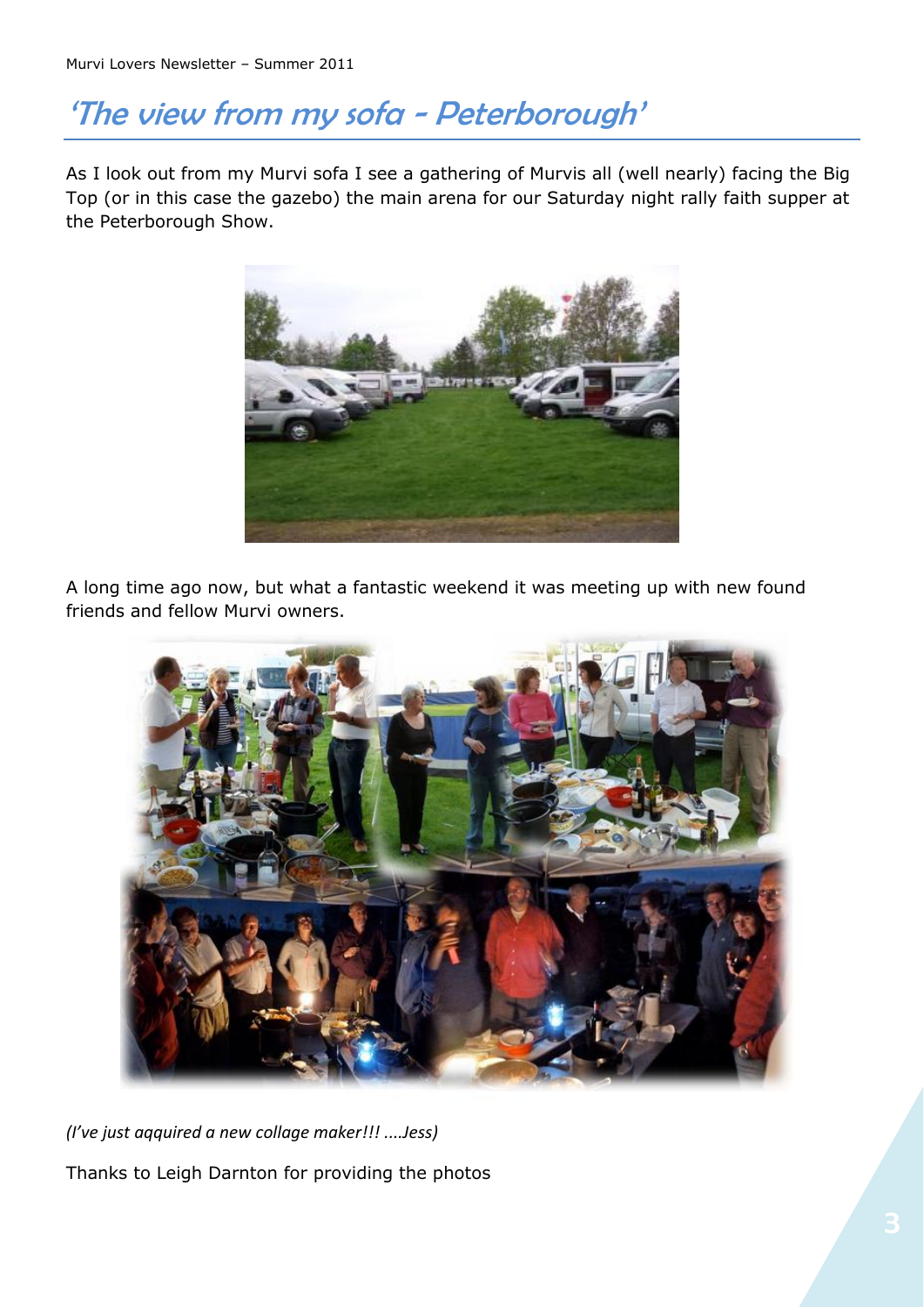A lovely evening was had by all, lots of delicious food and lashings of alcohol to wash it all down, there might even have been some ginger beer there too!! Luckily the weather was fine long in to the night. Glow sticks were issued to those prone to becoming disorientated and lost if they wandered away from the gazebo. It was just a shame that on Sunday morning a 'mysterious' virus hit some Murvi lovers, the main symptom being a headache!



Well actually, just one Murvi lover!! $1$ 

At Peterborough we discovered that Bob is a kite flying enthusiast and was showing us the kites that he carries around with him, 8 of them!!



Unfortunately Bob was unable to give us a proper demonstration as kite flying is not allowed on show sites but maybe we can persuade him at a future members rally.

I for one was amazed at the massive following there is in kites.

 $\overline{a}$ 

<sup>&</sup>lt;sup>1</sup> Sorry Nick!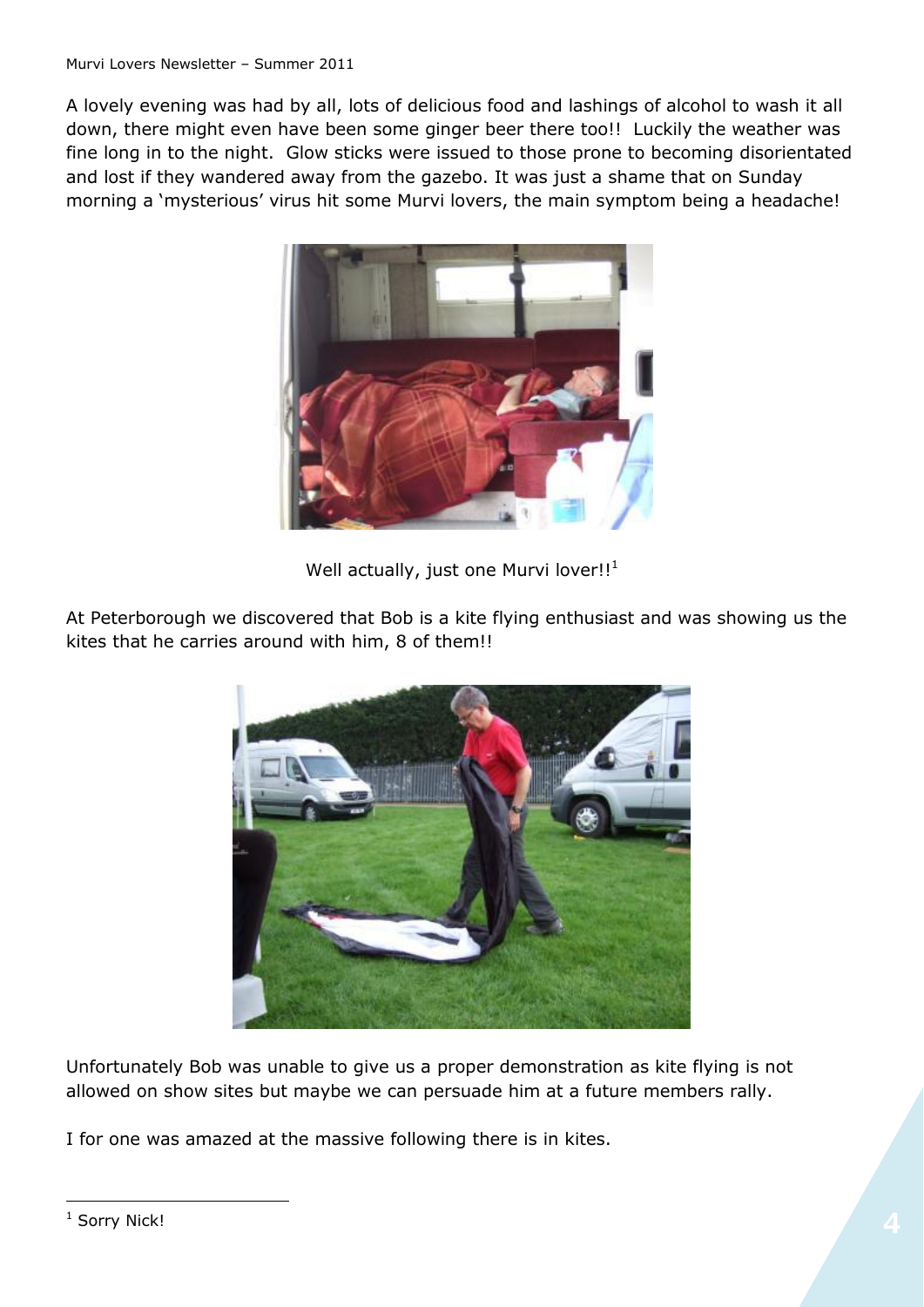More info about kites and the many shows can be found at <http://www.thekitesociety.org.uk/events.htm>or go talk to Bob at the next meeting.

## Murvi Lovers Tips



*My new collage maker at work again!!*

If anyone has any other tips or modification, including for the base vehicle, that could you would like included in the next newsletter please send them in to me at [jess@roadum.org.uk](mailto:jess@roadum.org.uk)

Thanks to Nick Mawby for sending these in.

### Reminders

A reminder of the login details for the members area of the website? username: mlc password: rex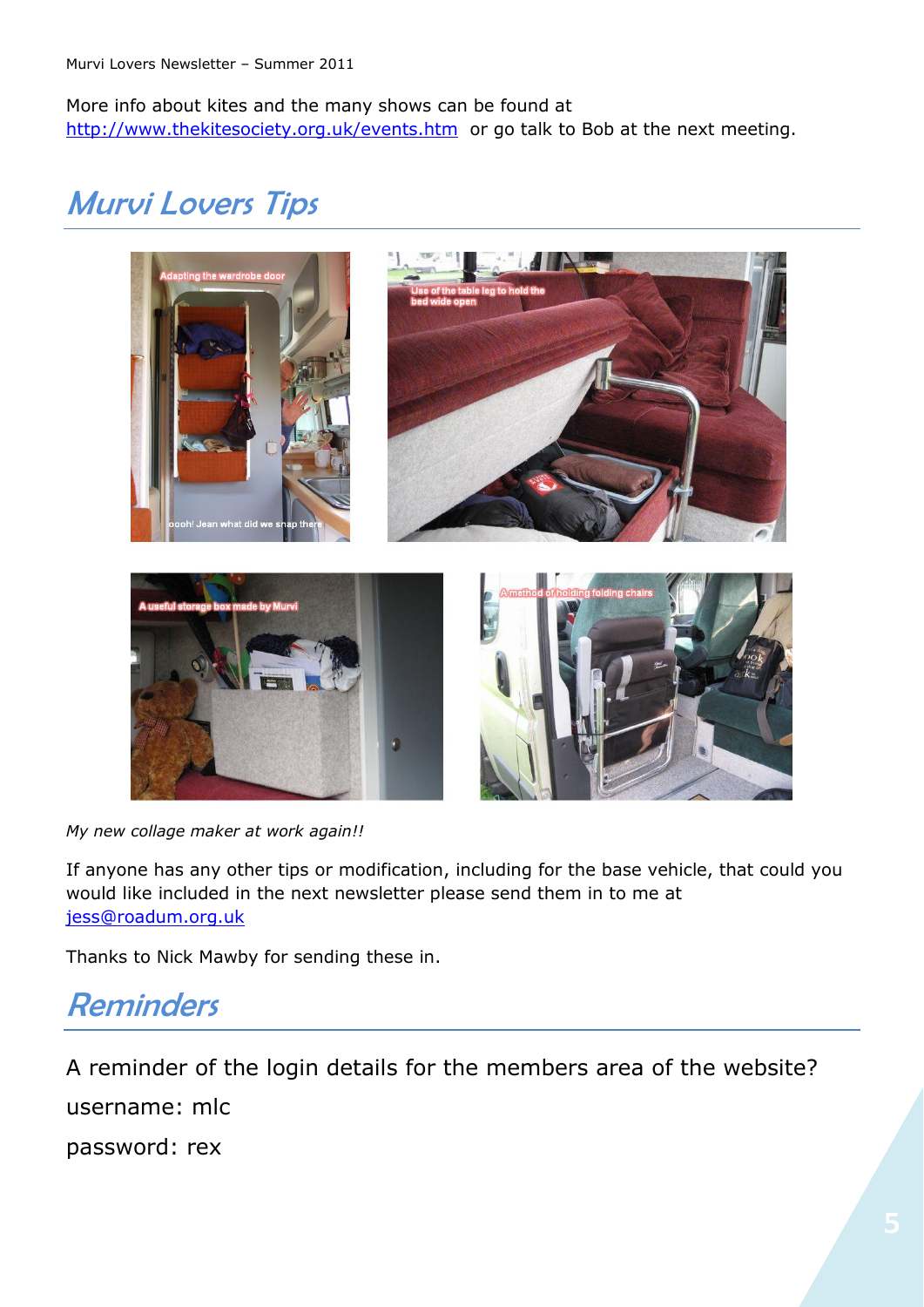## Favourite camp sites

#### **Bob and Janet's Favourite Sites**

Here is a list of some of the sites we have found and liked. We like quiet places!

These sites are Camping and Caravan Club (C&CC) Certificated Sites (CS) or Caravan Club (CC) Certified Locations (CL) – the C&CC numbers and CC page numbers should enable you to find them in the appropriate guides.

#### **Wareham Dorset C&CC CS. 195/261**

#### **Mrs P Bessant 31 Furzebrook Road. £9 (May 2011)**

This is the latest site we have found. (So recent that this was written there!) It is a pretty little CS tucked away behind a terraced cottage but opens out to a good sized Rally field. Minimum facilities (no toilets or showers or electricity). Five van area is small lawned and surrounded by trees. Slight slope may or may not need ramps. Site is situated in the middle of Stoborough Heath about 2 miles from Corfe Castle and the Swanage Steam Railway. There are lots of deer on the local heath and we saw one on the site.

From the site we have taken walks across the Heath, into Wareham (an hour), and to the local pub (real ale and food, about 20 minutes walk). The Blue Pool is again about 20 minutes walk.

Corfe Castle is a very pretty village with a dramatic ruined Castle (NT), several pubs and the Ginger Pop Shop (Enid Blyton/50s 60s memorabilia and Ginger beer). We like this area (the Isle of Purbeck) and go back to it again and again.

This site has a good sized rally area which we think would be good for a Murvi Lovers rally.

#### **Dumfries C&CC CS 84/38 Mains of Auchenfranco**

#### **Mr M King and Ms J Purser £7 - £9 (August 2010)**

A quiet CS tucked away in a beautiful area that tends to get missed in the dash to the Highlands.

This is a site dotted with bushes and trees and has some high hedges providing good shelter and privacy. No toilets or showers. A few hardstandings and hookups. There is a small cabin with local information, a book exchange, and a few DVDs to borrow. The friendly and helpful owners have homemade jams, chutneys and their free-range hen and duck eggs for sale.

A short walk takes you through a wood and to a small loch. This is a good area for birds and there are regular bird ringing and monitoring exercises. Local area is lovely and the Mull of Galloway as worth visiting just so you can stand in Scotland and see the Lake District, the Isle of Man and Northern Ireland.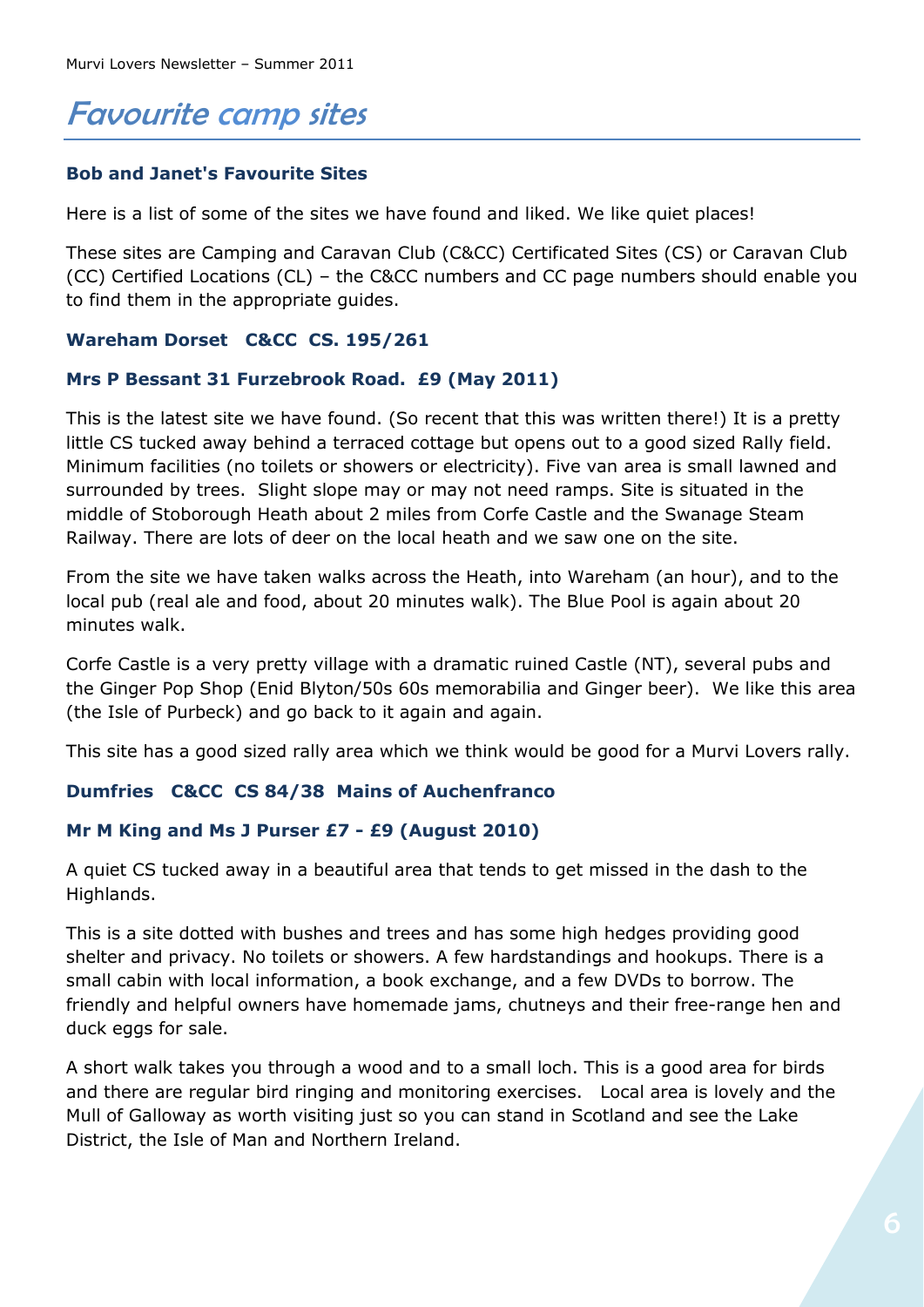#### **Welshpool C&CC CS 126/133 Grantley Court**

#### **Mrs C Sanderson £5.50 (July 2010)**

This is a lovely site tucked away behind an imposing house. No toilets or showers or electricity.

We found this one by chance, needing somewhere to stay after riding the Welshpool steam railway. When we rang up the lady she said she would put the sign out so we would not miss it and we turned into a large house with a gravel drive that the Murvi almost sank into! Mrs Sanderson opened the full height wrought iron gates at the side of her house and we drove through her garden past the swimming pool building to the beautifully kept lawned 1.5 acre site. This is surrounded by hedges and was immaculate. We only stayed one night as we were moving on but were amazed by this site.

And no you don't get use of the swimming pool.

#### **Acle Norfolk CC CL Caravan Club Handbook Page 423 Upton Yacht Station**

#### **Mrs Anne Whelpton £5.00 (April 2011)**

Minimum Facility (no toilets, showers, electricity or hardstandings)

This is all about location. The site is a small field which is accessed by driving through the boat yard alongside the moored boats. There always seems to be something happening in the yacht station with people and boats coming and going but at the same time it is a quiet peaceful location with those big skys. We saw Marsh Harriers and Reed Warblers and numerous traditional broads yachts.

Access is down narrow lanes but not difficult. Although we did not walk from here, there seem to be some good opportunities.

Thank you to Bob and Janet for sending these sites.

## Rally info – upcoming rallies and events

- 2-4 Sept: Haxey Quays
- 9 -11 Sept The 'End of Season' Show, Shepton Mallet
- 16 -18 Sept Birdwatching
- 10–15 October NEC Motorhome Show.
- 18 21 November Pitton Cross, Rhossili, Gower
- 23 25 March, 2012 AGM Proposed for Abingdon.

For more details go to:<http://murvilovers.yolasite.com/events.php>